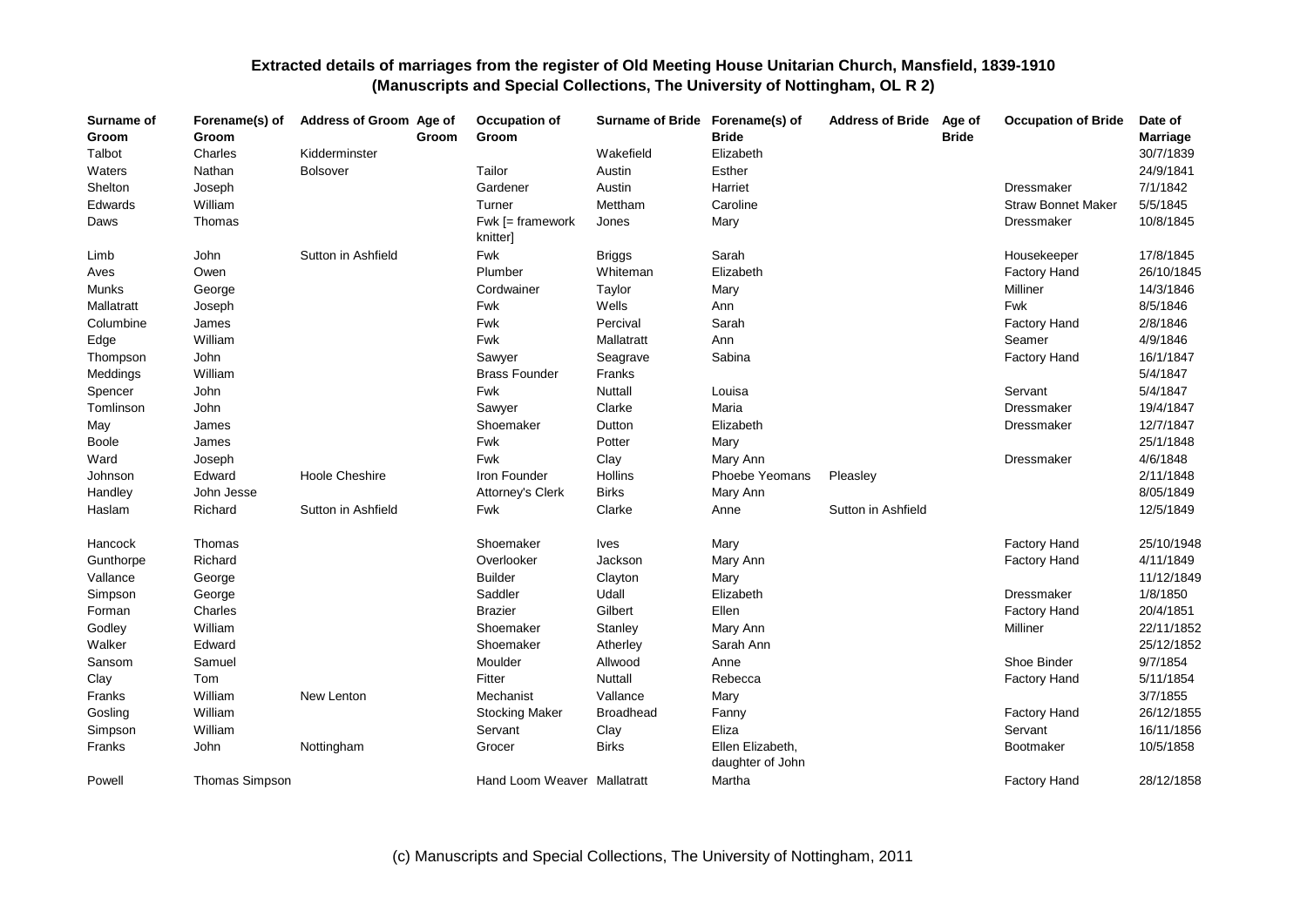| Thirkill          | Emanuel Walker       | Alfreton                  |    | Saddler                       | <b>Bromley</b>            | Anne Elizabeth,<br>daughter of William           |                        |    |                                 | 11/1/1859  |
|-------------------|----------------------|---------------------------|----|-------------------------------|---------------------------|--------------------------------------------------|------------------------|----|---------------------------------|------------|
| <b>Birks</b>      | John Edwin           |                           |    | Boot & Shoe Maker Hodkinson   |                           | Charlotte Mary,<br>daughter of Job               | Two Oaks Farm          |    |                                 | 24/1/1860  |
| Smith             | Theophilus           |                           | 47 | Gardener &<br>Widower         | Cuff (Formerly<br>Milner) | Caroline                                         |                        | 36 | Dressmaker & Widow              | 9/2/1863   |
| <b>Bramwell</b>   | Thomas               |                           | 39 | Mason's Labourer              | Pogmore                   | Anne                                             |                        | 32 | Factory Hand                    | 15/5/1864  |
| <b>Brailsford</b> | George               | Skegby                    | 27 | Coal Higgler                  | Limb                      | Rebecca                                          | Skegby                 | 22 | Seamer                          | 15/5/1864  |
| Dixon             | John                 |                           | 34 | Mason                         | Hardwicke                 | Sarah                                            |                        | 29 | <b>Widow of Frederick</b>       | 24/12/1865 |
| Bowley            | Isaac                | Mansfield<br>Woodhouse    | 30 | <b>Fwk</b>                    | Dutton                    | Elizabeth Clark                                  | Mansfield<br>Woodhouse | 25 |                                 | 12/2/1866  |
| Marriott          | William              |                           | 21 | Iron Moulder                  | Chapman                   | Sarah Ann                                        |                        | 22 | <b>Factory Hand</b>             | 25/1/1866  |
| Hargreave         | William              | Newport, Isle of<br>Wight |    | Minister of High St<br>Chapel | <b>Bracken</b>            | Jane Isabella,<br>daughter of William,<br>Farmer | Inniskillen            |    |                                 | 16/10/1866 |
| Mallatratt        | William              |                           | 22 | Fwk                           | Carson                    | Mary Ann                                         |                        | 23 | <b>Factory Hand</b>             | 27/5/1866  |
| Charlton          | Thomas               |                           | 22 | Woodman                       | Weighall                  | Annie                                            | Lincoln                | 22 | Servant                         | 25/12/1866 |
| Powell            | Charles              |                           | 21 | <b>Twist Hand</b>             | Bower                     | Maria                                            |                        | 18 | <b>Stocking Maker</b>           | 6/1/1867   |
| Marriott          | Edward               | Mansfield<br>Woodhouse    | 40 | <b>Fwk</b>                    | Vernon                    | Jane                                             | Mansfield<br>Woodhouse | 36 | <b>Stocking Maker</b>           | 3/3/1867   |
| Moesby            | <b>Richard James</b> |                           | 19 | <b>Stocking Maker</b>         | Sparrow                   | Eliza                                            |                        | 21 | <b>Stocking Maker</b>           | 1/12/1868  |
| Gearby            | John                 |                           | 27 | Iron Moulder                  | Hardy                     | Martha                                           |                        | 26 | <b>Factory Hand</b>             | 13/12/1868 |
| Quarmby           | Charles              |                           | 23 | <b>School Master</b>          | Shaw                      | Ann                                              |                        | 27 | Factory Hand                    | 20/12/1868 |
| Holmes            | George Evans         | Dalestorth                | 25 | <b>Stocking Maker</b>         | Marfin                    | Eliza                                            |                        | 28 | <b>Cotton Factory Worker</b>    | 20/3/1869  |
| Sanson            | Joseph               |                           | 26 | Moulder                       | Witham                    | Alice                                            |                        | 36 | Widow                           | 29/03/1969 |
| Hatherley         | Philip               |                           | 23 | Shoemaker                     | Jenkinson                 | Elizabeth                                        |                        | 23 |                                 | 13/07/1969 |
| Randall           | Thomas               |                           | 48 | <b>Stocking Maker</b>         | Painter                   | Elizabeth                                        |                        | 54 |                                 | 6/8/1869   |
| Walton            | John William         |                           | 24 | Labourer                      | Marriott                  | Frances                                          |                        | 28 | Cotton Factory Worker 14/8/1869 |            |
| Turner            | John                 | Skegy                     | 34 | <b>Stocking Maker</b>         | Caunt                     | Lucy                                             | Skegby                 | 24 | Dressmaker                      | 19/9/1869  |
| Lowe              | William              |                           | 56 | Widower                       | Holmes                    | Sarah                                            |                        |    | <b>Factory Hand</b>             | 28/11/1869 |
| <b>Brothwell</b>  | Thomas               |                           | 26 | Iron Moudler                  | Selby                     | Ann                                              |                        | 26 | Cotton Factory Worker 18/9/1870 |            |
| Radford           | Herbert              |                           | 21 | <b>Engine Driver</b>          | Sansom                    | Caroline                                         |                        | 21 | Cotton Factory Worker 2/10/1870 |            |
| Caunt             | George               | Dalestorth                | 21 | <b>Stocking Maker</b>         | Graves                    | Jane                                             |                        | 20 | Cotton Factory Worker 3/10/1870 |            |
| Day               | Joseph               |                           | 47 | Widower                       | Bent                      | Porter                                           |                        | 31 | Cotton Factory Worker 4/3/1871  |            |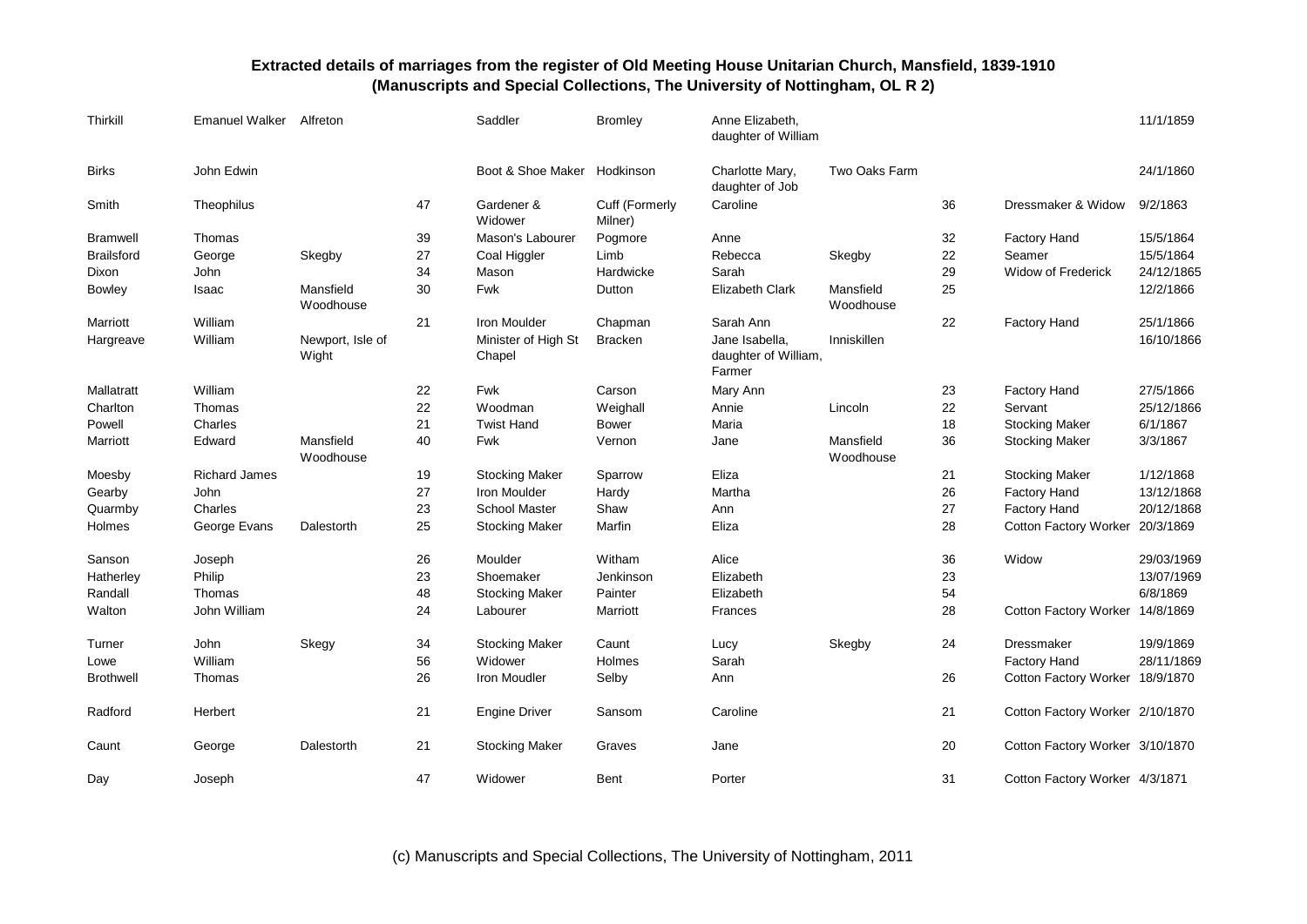| Thrall          | Robert               |                        | 24 | Furnance Man             | Slack           | Emma           |                        | 27 | Cotton Factory Worker 25/3/1871  |            |
|-----------------|----------------------|------------------------|----|--------------------------|-----------------|----------------|------------------------|----|----------------------------------|------------|
| Lee             | John                 |                        | 23 | Iron Moulder             | Day             | Eliza          |                        | 21 |                                  | 11/4/1871  |
| Warsop          | Walter               |                        | 19 | Striker to a Smith       | <b>Bramwell</b> | Sarah          |                        | 19 | Cotton Factory Worker 21/5/1871  |            |
| Webster         | William              |                        | 20 | Warehouse Man            | Stanhope        | Elizabeth      |                        | 18 | Cotton Factory Worker 28/5/1871  |            |
| Miller          | John                 |                        | 21 | Framesmith               | Walker          | Sabina         |                        | 21 | Cotton Factory Worker 16/7/1871  |            |
| Revill          | Samuel               |                        | 24 | Fitter                   | Jones           | Mary           |                        | 23 | Cotton Factory Worker 24/12/1871 |            |
| <b>Stones</b>   | Walter               |                        | 25 | Iron Moulder             | Whitworth       | Mary           |                        | 23 | <b>Stocking Seamer</b>           | 26/12/1871 |
| Sansom          | Henry Samuel         |                        | 20 | Pattern Maker            | Atherley        | Emma           |                        | 21 | Cotton Factory Worker 20/4/1872  |            |
| Jackson         | Edward               |                        | 22 | Mason                    | Johnson         | Mary           |                        | 20 |                                  | 19/5/1872  |
| Revill          | G                    |                        |    |                          | Lindley         | Elizabeth      |                        |    |                                  | 7/7/1872   |
| Renshaw         | John                 |                        | 22 | Fitter                   | Allen           | Eliza          |                        |    | Cotton Factory Worker 31/3/1873  |            |
| Chamberlain     | Thomas               |                        | 21 | Foundry Labourer         | Green           | Sarah Ann      |                        | 21 | <b>Factory Hand</b>              | 28/12/1873 |
| Creswell        | George Richard       | <b>Beeston</b>         |    | Draper                   | <b>Birks</b>    | Lucy Hannah    |                        |    |                                  | 16/2/1874  |
| Jones           | Edward               |                        | 38 | Carrier                  | Lowe            | Eliza          |                        | 34 |                                  | 1/3/1874   |
| Walker          | Herbert              |                        | 20 | Labourer                 | Smith           | Mary Elizabeth |                        | 60 | <b>Factory Worker</b>            | 22/3/1874  |
| <b>Bowskill</b> | Thomas               |                        | 70 | Chemical<br>Manufacturer | Chapman         | Susan          |                        | 60 |                                  | 26/3/1874  |
| Orton           | John                 |                        | 21 |                          | Shorter         | Ellen          |                        | 19 |                                  | 28/9/1874  |
| Sanders         | Samuel               | Teversal               | 24 | Farmer                   | Newton          | Agatha         |                        | 26 |                                  | 10/11/1874 |
| Read            | Henry Samuel         |                        | 21 | Joiner                   | Wilkinson       | Emily          | Dalestorth             | 19 |                                  | 20/11/1874 |
| Cox             | Thomas               |                        | 24 | Railway Stoker           | Poole           | Sarah Ann      |                        | 21 | <b>Factory Worker</b>            | 5/4/1875   |
| Day             | William              |                        | 21 | Railway Foreman          | Humphrey        | Emily          |                        | 21 | <b>Factory Worker</b>            | 23/8/1875  |
| Lindfield       | Henry                | Mansfield<br>Woodhouse | 34 | Railway Labourer         | Wragg           | Winnifred      | Mansfield<br>Woodhouse | 39 |                                  | 20/9/1875  |
| Foss            | Arthur               | Nottingham             | 27 | <b>Tile Dealer</b>       | Simpson         | Elizabeth      | Formerly<br>Doncaster  | 28 | Servant                          | 28/12/1875 |
| Lindley         | Frederick            |                        | 20 | Shoemaker                | Witham          | Kate           |                        | 19 | <b>Factory Worker</b>            | 25/9/1876  |
| Strawther       | Henry                |                        | 27 | Mechanic                 | Ball            | Sarah          |                        | 26 | <b>Factory Worker</b>            | 8/12/1876  |
| Mugglestone     | <b>Alfred Ernest</b> |                        | 21 | Railway Porter           | Peet            | Elizabeth      |                        | 23 | <b>Factory Worker</b>            | 7/4/1877   |
| Hall            | James                |                        | 25 | Labourer                 | Staniforth      | Harriet        |                        | 25 | <b>Factory Worker</b>            | 23/9/1877  |
| Tomlinson       | James                |                        | 28 | Fitter                   | Tracey          | Margaret       |                        | 32 | <b>Factory Worker</b>            | 22/10/1877 |
| Devenport       | George               | Pinxton                | 35 | <b>Coal Miner</b>        | Gill            | Emma           | Pinxton                | 33 |                                  | 13/12/1877 |
| Plume           | Albert               |                        | 20 | Cab Driver               | Woodward        | Ellen          |                        | 19 |                                  | 24/2/1878  |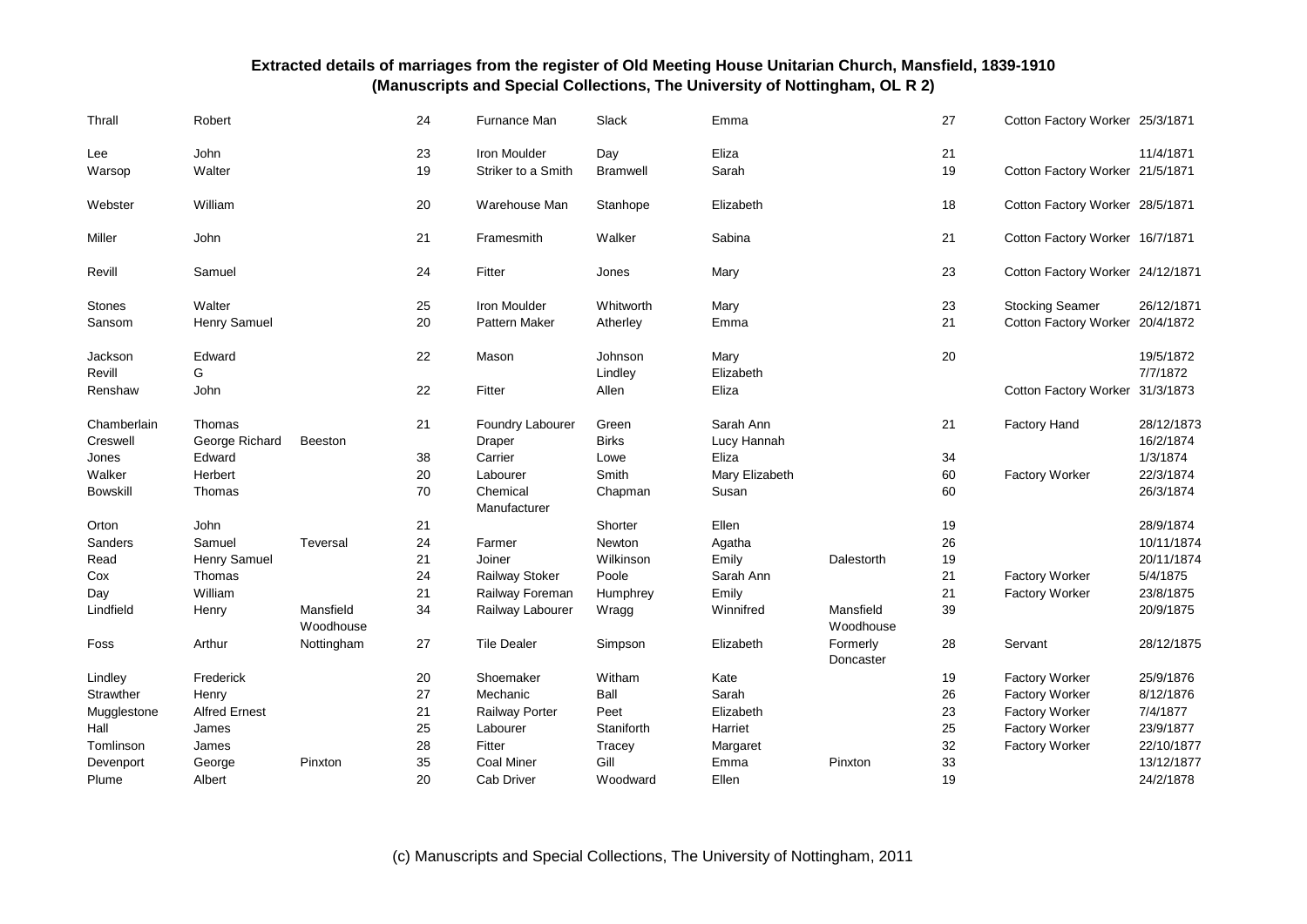| Smalley          | Joseph                   | <b>Formerly New</b><br><b>Brinsley</b> | 48 | Farmer                     | Clay         | Mary                                  |                    | 43 | Servant               | 22/5/1878  |
|------------------|--------------------------|----------------------------------------|----|----------------------------|--------------|---------------------------------------|--------------------|----|-----------------------|------------|
| Forman           | William                  |                                        | 25 | Mechanic                   | Berridge     | Sarah Ann                             |                    | 20 | <b>Factory Hand</b>   | 7/7/1878   |
| Allen            | John Henry               |                                        | 31 | Joiner                     | Dalton       | Annie Maria                           |                    | 27 | <b>Factory Hand</b>   | 11/8/1878  |
| Forman           | Benjamin                 |                                        | 22 | Hosier                     | Newton       | Sarah                                 |                    | 23 |                       | 22/9/1878  |
| Beale            | Enos                     | Normanton                              | 25 | Collier                    | Hemmings     | Catherine                             |                    | 23 |                       | 24/9/1878  |
| Lindley          | Charles                  |                                        |    | Fitter                     | Davenport    | Eliza                                 |                    | 24 | <b>Factory Hand</b>   | 20/10/1878 |
| Daws             | William                  |                                        | 27 | Painter                    | Kitson       | Jemima                                |                    | 24 | Servant               | 27/10/1878 |
| Foster           | John                     | Nottingham                             | 35 | Ironmonger                 | Wyeld        | Ellen                                 |                    | 29 |                       | 29/4/1879  |
| Moore            | George Savage            | Skegby                                 | 20 | <b>Coal Miner</b>          | Caunt        | Sophia Dalton                         | Skegby             | 20 | <b>Factory Hand</b>   | 1/7/1879   |
| Woodward         | Thomas                   | Sutton in Ashfield                     | 23 | <b>Stocking Maker</b>      | Handley      | Sarah                                 | Sutton in Ashfield | 24 | Dressmaker            | 7/7/1879   |
| <b>Bornstein</b> | Lazarus                  |                                        | 58 | Hawker                     | Saxton       | Mary Ann                              | Sutton in Ashfield | 56 | <b>Stocking Maker</b> | 26/12/1879 |
| Bettison         | Thomas                   |                                        | 29 | <b>Stocking Maker</b>      | Pye          | Mary Ann                              |                    | 26 |                       | 11/7/1880  |
| Smith            | Thomas                   |                                        | 26 | <b>Hosier's Assistant</b>  | Eyre         | Eleanor                               |                    | 28 |                       | 7/3/1881   |
| Orwin            | John                     |                                        | 21 | Shoemaker                  | Grovenor     | Emma                                  |                    | 20 | <b>Factory Worker</b> | 29/3/1881  |
| Kirby            | Joseph                   | Ironville                              | 31 | Railway Plate Layer Gillam |              | Sarah                                 |                    | 29 | Servant               | 15/10/1881 |
| Revill           | <b>Ernest George</b>     |                                        | 24 | <b>Stocking Maker</b>      | Morley       | Catherine                             |                    | 20 | <b>Factory Worker</b> | 6/11/1881  |
| Southern         | Job                      |                                        | 22 | Bootmaker                  | Chapman      | Rebecca                               |                    | 20 | <b>Factory Worker</b> | 5/1/1882   |
| Jones            | Frederick                |                                        | 21 | <b>Factory Worker</b>      | Revill       | Louisa                                |                    | 21 | <b>Factory Worker</b> | 12/4/1882  |
| Godfrey          | William                  |                                        | 27 | Tinman                     | Winfield     | Emma                                  | Radmanthwaite      | 25 | Servant               | 15/8/1882  |
| Pratt            | Isaac                    | Leicester                              | 24 | <b>Rivetter</b>            | Eyre         | Mary                                  |                    | 26 | Machinist             | 26/12/1882 |
| Cherry           | <b>Edward James</b>      | Manchester                             | 24 | <b>Builder</b>             | Limner       | Lucy                                  |                    | 23 |                       | 27/3/1883  |
| Oscroft          | <b>Alfred Towers</b>     | Sutton in Ashfield                     | 24 | <b>Butcher</b>             | Fox          | Miriam                                |                    | 25 |                       | 1/5/1883   |
| Goucher          | Richard                  |                                        | 22 | Stonemason                 | Sear         | Sarah Ann                             |                    | 23 | <b>Factory Worker</b> | 12/7/1883  |
| Clay             | Samuel, son of<br>Joseph |                                        | 23 | <b>Stocking Maker</b>      | Haslam       | Gertrude, daughter<br>of William      |                    | 21 |                       | 27/1/1884  |
| Baggaley         | William                  |                                        |    |                            | Salmon       | Annie                                 |                    |    |                       | 25/12/1884 |
| Warsop           | John William             |                                        |    |                            | Vallance     | Mary Elizabeth,<br>daughter of George |                    |    |                       | 7/4/1885   |
| Adlington        | George                   | Kings Mill                             |    |                            | Handley      | Lucy                                  |                    |    |                       | 7/7/1886   |
| Hubbard          | Arthur                   |                                        |    |                            | Ancuff       | Lucy                                  |                    |    |                       | 15/12/1886 |
| Baggaley         | <b>John</b>              |                                        |    |                            | Eyre         | Elizabeth                             |                    |    |                       | 27/12/1886 |
| Ashmore          | George William           |                                        |    |                            | Evans        | <b>Emily Cotton</b>                   |                    |    |                       | 21/5/1887  |
| Warsop           | Willie                   |                                        |    |                            | <b>Booth</b> | Mary Ann                              |                    |    |                       | 18/6/1887  |
| Bull             | Sam                      |                                        |    |                            | Revill       | Mary                                  |                    |    |                       | 30/7/1887  |
| <b>Birks</b>     | John                     |                                        |    |                            | Austin       | Margaret Eleanor                      |                    |    |                       | 10/4/1888  |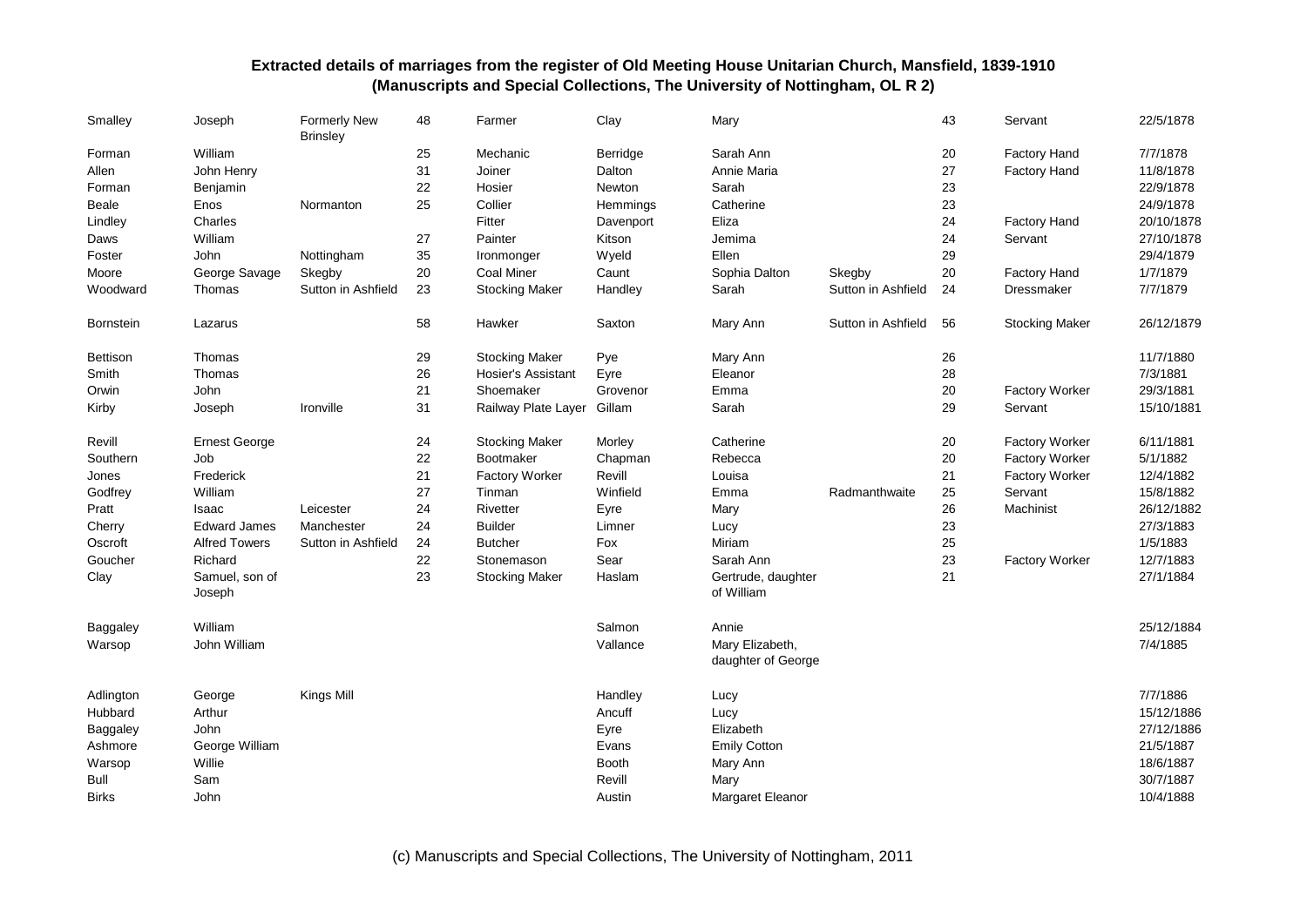| White                                                                                               | John Harrop                                                                                                                                    |                                        |                      | Solicitor              | Vallance                                                                                                    | Agnes Mary,<br>daughter of George                                                                                          |                            |          |       | 5/5/1888                                                                                                                      |
|-----------------------------------------------------------------------------------------------------|------------------------------------------------------------------------------------------------------------------------------------------------|----------------------------------------|----------------------|------------------------|-------------------------------------------------------------------------------------------------------------|----------------------------------------------------------------------------------------------------------------------------|----------------------------|----------|-------|-------------------------------------------------------------------------------------------------------------------------------|
| Featherstone<br>Guilor<br>Parr                                                                      | John William<br>Thomas<br><b>Richard Junior</b>                                                                                                |                                        |                      |                        | Lees<br>Renshaw<br>Short                                                                                    | Sarah Ann<br>Ada Gravelina<br>Mary Jane,<br>daughter of Samuel                                                             |                            |          |       | 25/6/1888<br>29/6/1888<br>10/7/1889                                                                                           |
| Darby<br>Newton<br>Waring<br>James<br>Sadler<br>Wyeld<br>Bull<br><b>Boot</b><br>Musgrove<br>Renshaw | William<br><b>Thomas Walster</b><br>John<br><b>Eustace Vessey</b><br>Richard<br>Frederick<br>John William<br>Arthur<br>Arthur<br>David, son of | Sheffield<br>Skegby<br>Rowthorne,      | 23<br>24<br>27<br>25 | Farmer                 | Staniforth<br>Sadler<br>Caunt<br>Hemmins<br>Hare<br>Cufflin<br>Featherstone<br>Renshaw<br>Massey<br>Godfrey | Maria<br>Ada Allcroft<br>Emma<br>Harriet<br>Emma Lucy<br>Eliza Mary<br>Mary Ann<br>Mary Ann<br>Lucy<br>Lucy Kate, daughter | Skegby<br><b>Belvidere</b> | 23<br>26 |       | 14/7/1889<br>9/7/1889<br>3/12/1889<br>25/3/1890<br>8/4/1890<br>2/6/1890<br>13/10/1890<br>8/11/1890<br>29/11/1890<br>31/3/1891 |
| Warsop                                                                                              | Benjamin<br>Edward                                                                                                                             | Derbyshire                             |                      | Iron Moulder           | Vallance                                                                                                    | of Thomas<br><b>Florence Maud</b>                                                                                          |                            |          |       | 19/4/1891                                                                                                                     |
| Turner<br><b>Blythe</b><br>Colley<br>Grosvenor<br><b>Birks</b>                                      | Jesse<br>Edward<br>Thomas<br>Herbert<br>Edwin<br>Hodgkinson                                                                                    | Skegby                                 |                      | Widower                | Slack<br>Thrall<br><b>Stokes</b><br>Robins<br>Vallance                                                      | Mary Ann<br>Esther<br>Mary Ann Griffin<br>Kate<br><b>Eleanor Agnes</b>                                                     | Sutton in Ashfield         |          | Widow | 4/8/1891<br>14/5/1892<br>19/11/1892<br>26/12/1892<br>26/4/1893                                                                |
| Parr<br>Ringham<br><b>Brooks</b>                                                                    | Robert<br>John Charles<br>George Herbert                                                                                                       | Buffalo, USA,<br>formerly<br>Woodhouse |                      | Jeweller<br>Journalist | Smith<br><b>Bule</b><br>Ashton                                                                              | Emily<br>Kate Ellen<br>Eleanor Ann,<br>daughter of Joseph                                                                  |                            |          |       | 21/6/1893<br>16/7/1893<br>23/8/1893                                                                                           |
| Smith<br>Eyre<br>Ashton<br>Mettham                                                                  | Herbert<br>George<br>Charles<br>Bertrand                                                                                                       |                                        |                      |                        | Lee<br>Clatworthy<br>Cuff<br>Ward                                                                           | Sarah Jane Bird<br>Annie<br>Mary Ann<br>Gertrude, daughter<br>of Joseph                                                    |                            |          |       | 31/12/1893<br>24/12/1894<br>31/3/1894<br>20/11/1894                                                                           |
| Wyeld                                                                                               | Alfred                                                                                                                                         |                                        |                      | Clothier               | Palmer                                                                                                      | Florence                                                                                                                   | Pembroke South<br>Wales    |          |       | 4/12/1894                                                                                                                     |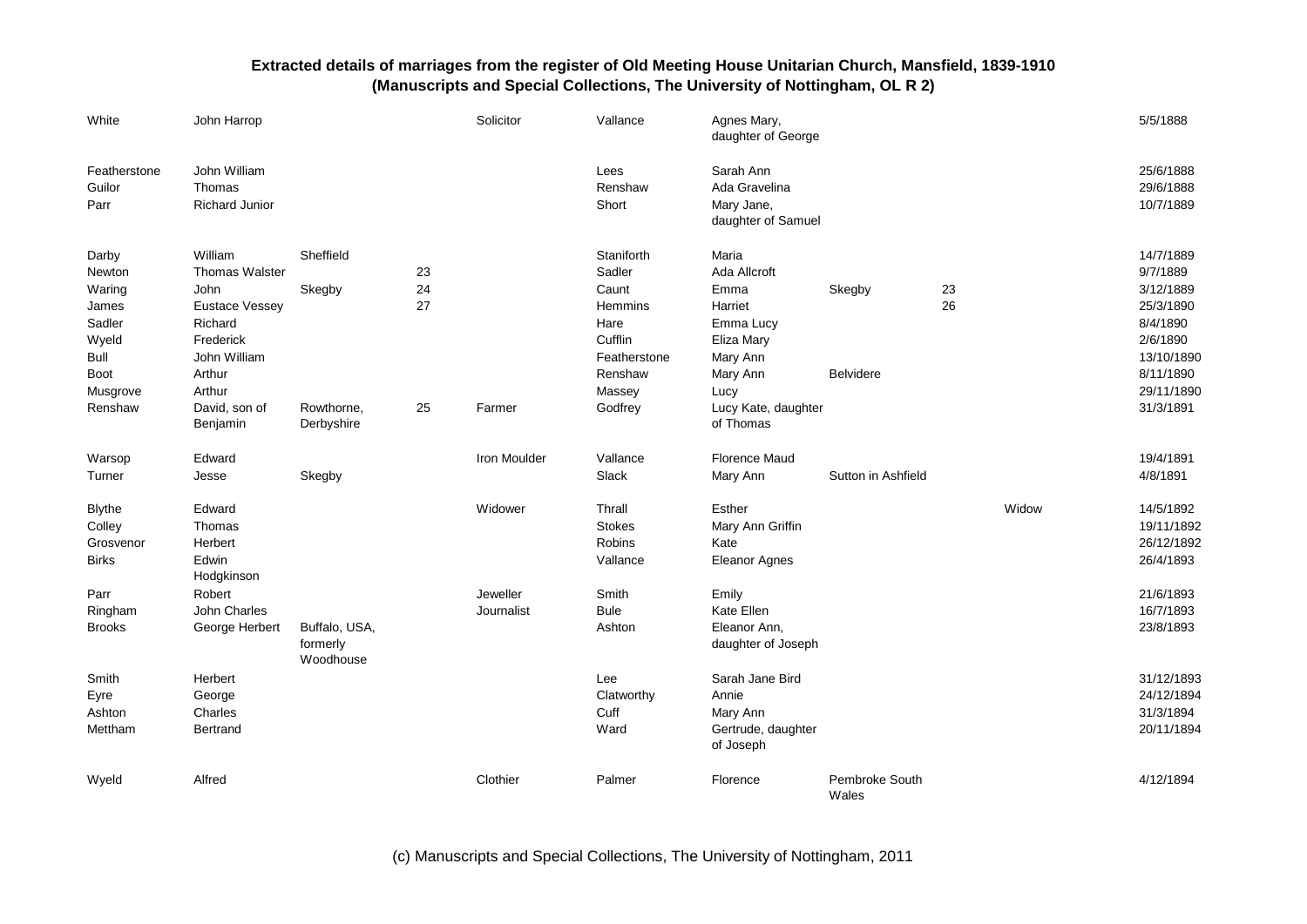| Hare<br>Greenwood                                                            | <b>Walter Henry</b><br>John Henry                                                                   |                              |    | <b>Builder</b>       | Saunders<br>Parker                                                | Jane<br>Adeline Aves,<br>daughter of Arthur                                                                 |                           |    |                        | 31/12/1894<br>20/8/1895                                                               |
|------------------------------------------------------------------------------|-----------------------------------------------------------------------------------------------------|------------------------------|----|----------------------|-------------------------------------------------------------------|-------------------------------------------------------------------------------------------------------------|---------------------------|----|------------------------|---------------------------------------------------------------------------------------|
| Grimes                                                                       | Joseph                                                                                              | Palterton                    |    | Farmer               | Vallance                                                          | Elizabeth Newton,<br>daughter of Charles                                                                    |                           |    |                        | 11/9/1895                                                                             |
| Whiting<br>Clay                                                              | Thomas<br>William                                                                                   |                              |    | Iron Moulder         | Thrall<br>Miles                                                   | Elizabeth<br>Fanny                                                                                          | Widow, of<br>Chesterfield |    |                        | 25/12/1895<br>14/1/1896                                                               |
| Ward<br>Crossland                                                            | Henry<br>Thomas                                                                                     | Staveley                     |    |                      | <b>Bunting</b><br>Bull                                            | Sarah Ann<br>Lucy Edith,<br>daughter of Thomas                                                              |                           |    |                        | 18/1/1896<br>2/3/1896                                                                 |
| Champion<br><b>Birks</b><br>Clark<br>Ward<br>Bottomley<br>Groves<br>Vallance | <b>Ernest Arthur</b><br>Alfred<br>Thomas William<br>James Frederick<br>Sam<br>Arthur<br>Frank Mason | Shireoaks<br><b>Bakewell</b> |    |                      | Place<br>Vallance<br>Ashton<br>Barson<br>Lees<br>Salmon<br>Wright | Mary Ann<br><b>Emmie Mary</b><br><b>Catherine Mary</b><br>Nellie<br>Kate<br>Ann<br>Fanny Elizabeth<br>Eaton |                           |    |                        | 14/3/1896<br>23/6/1897<br>4/9/1897<br>25/12/1897<br>14/2/1898<br>5/3/1898<br>5/3/1899 |
| Eastwood<br><b>Boole</b><br>Lawrence<br>Brownley                             | James<br>John<br>Frederick<br>James William                                                         | Warsop<br>Pleasley Hill      |    |                      | Chaney<br>Dennis<br>Gascoigne<br>Harrison                         | Kate Florence<br>Emma<br>Doris Ida<br>Agnes                                                                 |                           |    |                        | 31/5/1899<br>15/7/1899<br>27/01/1900<br>16/04/1900                                    |
| Widdowson<br>Perris                                                          | Tom<br><b>Harry Shaw</b>                                                                            | London                       |    | Mechanic<br>Minister | Lees<br>Vallance                                                  | Ada<br>Mary Elizabeth,<br>daughter of William<br>Austin                                                     |                           |    | Winder                 | 04/06/1900<br>20/06/1900                                                              |
| <b>Boole</b><br>Parr<br>Ashton                                               | Frederick<br>Richard<br>George Vallance,<br>son of Joseph                                           |                              | 26 | <b>Blacksmith</b>    | Ashton<br>Redhead<br>Thrall                                       | Lucy Mabel<br>Jennie<br>Margaret, daughter<br>of Henry                                                      |                           |    | <b>School Mistress</b> | 06/10/1900<br>16/04/1901<br>21/08/1901                                                |
| Goddard                                                                      | Henry, widower                                                                                      |                              | 51 |                      | Hydes                                                             | Lavinia, daughter of<br>Mark                                                                                |                           | 36 |                        | 24/05/1901                                                                            |
| Randall<br>Kimberley<br>Clay                                                 | Frank<br><b>Herbert Charles</b><br>Walter                                                           | Skegby                       |    |                      | Kitson<br>Hibbert<br>Spencer                                      | Lily<br>Mary Jane<br>Sarah Ann                                                                              | Sutton in Ashfield        |    |                        | 09/11/1902<br>24/12/1902<br>27/12/1902                                                |